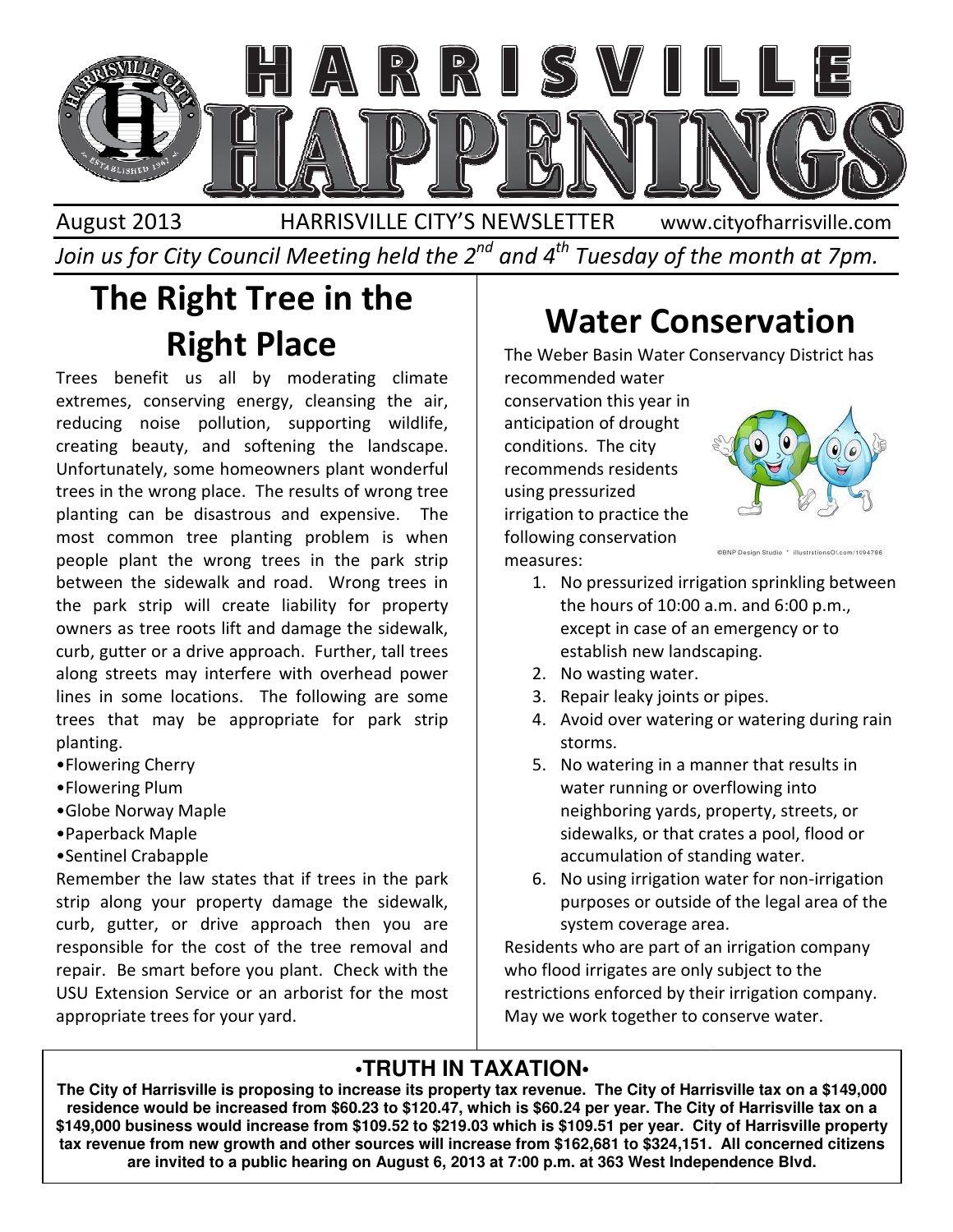

## **Harrisville City Municipal Elections 2013 Elections 2013 Mayoral Candidates**

#### Roger Shuman



only grew up in Harrisville but I have raised my family in Harrisville. I am running for Mayor because I feel, I can contribute to the administration

of the city. In my professional life I have managed a Manufacturing business for more than 25 years. I have dealt with budgets and understand the idea of keeping costs in line. I have also spent the last 14 years on the city's planning commission. It would be a privilege for me to have the opportunity to serve the citizens of Harrisville. because I feel, I<br>can contribute to<br>the administration<br>nufacturing business for more than 25 years. I have<br>lt with budgets and understand the idea of keeping<br>its in line. I have also spent the last 14 years on the<br>'s plann

#### **Bruce N. Richins, 56**

Mayoral Candidate. Resident of Harrisville for over 30 years. My wife and I settled in this community because we thought it was a wonderful place to raise a family. We still believe that! My experience includes:



- Councilmember, 8 years
- Member of the Board of Adjustments and Planning Commission
- Board of Directors, Bona Vista Water Improvement District, 8 years • Member of the Board of Adjustments and<br>
Planning Commission<br>
• Board of Directors, Bona Vista Water<br>
Improvement District, 8 years<br>
Bachelor's degree in Business Administration - Weber

State University, 1986.

Was employed as an Engineer for 30 years, currently employed at JD Machine.

Married to Ann Miller Richins, a life-long resident of Harrisville, 4 children, 7 grandchildren.

Thank you to the citizens of Harrisville City, that once

again I may be of service, if elected Mayor. I can and will run a budget that will reflect good management. BY; Controlled Growth, with realistic Goals. Utilizing workable budgeted on dollars spent. Being retired I will attend



all meetings that impact our city. Use citizen Group Communication.

Look for new innovative ways to cut costs, bring in new business. LETS MAKE A DIFFERENCE, PLEASE VOTE. (I TRULY CARE FOR ALL HARRISVILLE CITY, CITIZENS.

#### Chad Allen

Chad serves on the Harrisville City Council, North View Fire District, Youth City Council Advisor, Weber County Chad serves on the Harrisville City Council, North Vie<br>Fire District, Youth City Council Advisor, Weber Coun<br>Sheriff's Association, and the American Legion Boy's State Board of Directors. Chad has 16 years of law enforcement experience. Chad has always voted and will continue to vote against raising taxes. He will build

and obtain strong businesses for Harrisville. Chad will reduce over spending. He was able to obtain the Splash Pad at no cost to the citizens. Chad was the



Chairman of Heritage Days (2012), he reduced the budget from \$19,844 to \$6,455. Contact us at www.votechadallen.com, 66fj45wagon@gmail.com or (801) 726-8708.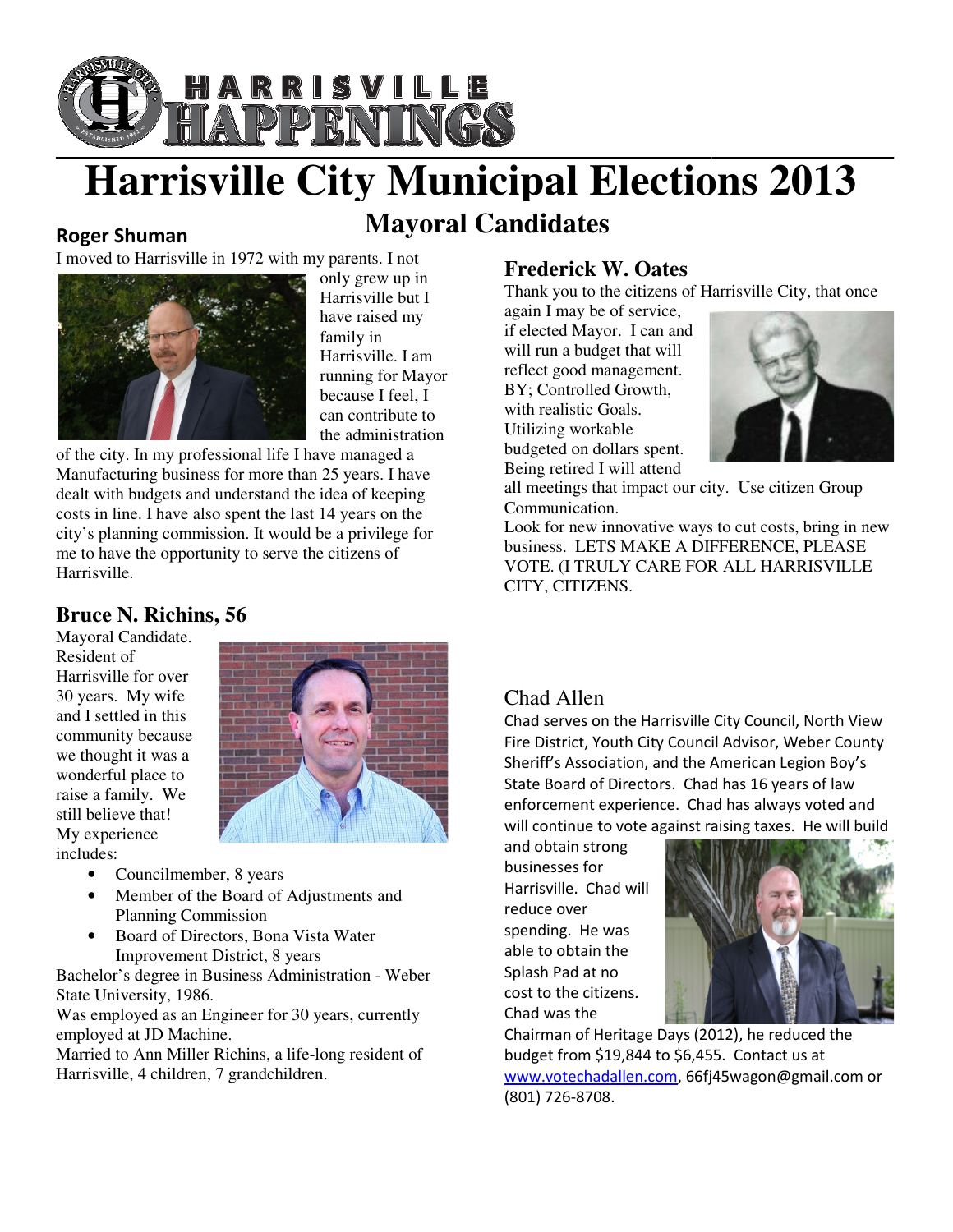## **City Council Candidates**

#### **Bill Smith**

I was born in Ogden and lived on West Harrisville road until I turned 8 yrs old moved to North Ogden. Spent most of my early years in Harrisville with great le with great<br>grandparents,



grandparents, grandparents, parents that all lived in the city. I care ab care about what happens in and to our city. Have deep concern for the future of Harrisville. 4th 4th

generation raised in Harrisville. Employed 41 yrs with UDOT. Believe that Harrisville should maintain its rural atmosphere and at the same time maintain a robust business district that can generate enough revenue so that the city can provide needed services without raising taxes.



#### **Jeffrey C. Lemberes**

My name is Jeffrey C. Lemberes. I am a veteran Law

Enforcement Officer. I have lived in Harrisville for 24 years with the love of my life, my wife Suzan. We have one beautiful daughter. Now, Without letting any of the citizens know or have a say, the current Mayor and Council had a chance to contract out the police dept. This



would have been a huge raise for the officers and save the city \$400,000 and they chose not to. Now the City wants to raise our taxes 100%. Vote for me for integrity, honesty, experience and transparency.

#### Gary L. Robinson

I have been a Harrisville citizen for over 35 years. I have been married for over 40 years with 5 children. I previously served four years on the council. I have over 33 years of accounting and financial analytical

knowledge with one company that would enable me to help reduce expenses so that our taxes will not increase. Having experienced the tensions of analytical accounting would



help me handle tensions and decisions of city government. I will fairly represent you and work for your concerns, trying to keep open communication between you and your elected officials. Vote!.

#### Jeffery H. Pearce



I've previously served on the city council, the North View fire board and I'm currently on the planning commission serving as vice-chairman. I've been involved in the city for eight years, and am very<br>committed to the future of<br>Harrisville. committed to the future of Harrisville.

We have a great city with excellent opportunities to expand our retail business. This

will increase the financial stability of the city and ease the tax burden on our citizens.

We need to tighten our belts, trim wasted spending and be mindful of our citizens' money. expand our retail busin<br>will increase the financial stability of the city are<br>the tax burden on our citizens.<br>We need to tighten our belts, trim wasted spend<br>be mindful of our citizens' money.<br>Thank you for your support. E

Thank you for your support. Email jiautobody@networldmail.com with questions.

**Clarissa Eatchel**  City Council Candidate

**Jennifer L. Jensen**  City Council Candidate